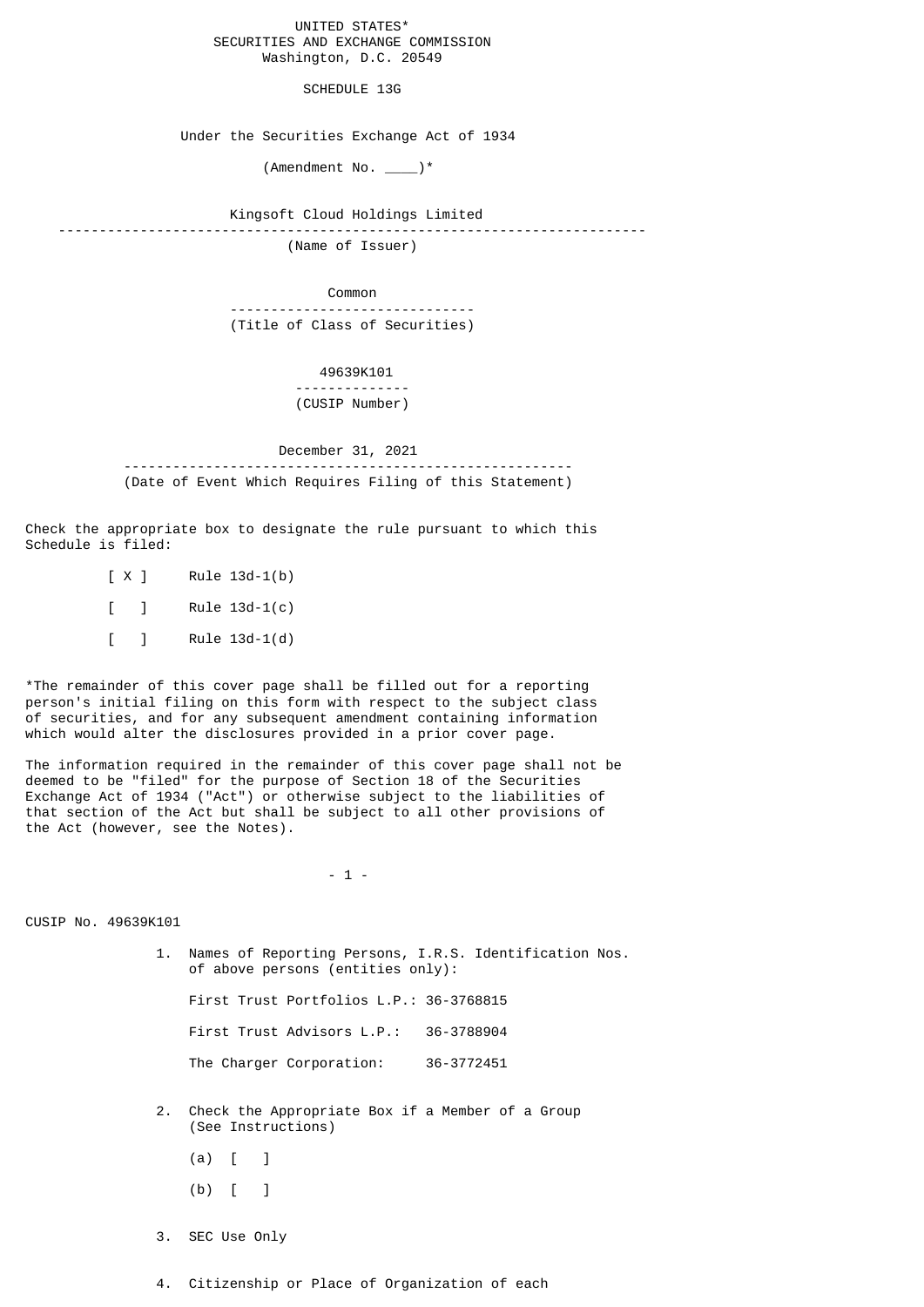| Number of<br>Shares Bene-                              |     | 5. Sole Voting Power:<br>0                                                                                                                                                                                                    |
|--------------------------------------------------------|-----|-------------------------------------------------------------------------------------------------------------------------------------------------------------------------------------------------------------------------------|
| ficially<br>Owned by Each<br>Reporting<br>Person With: |     | 6. Shared Voting Power:<br>Such shares are held by the following entities in the<br>respective amounts listed:                                                                                                                |
|                                                        |     | First Trust Portfolios L.P.: 0                                                                                                                                                                                                |
|                                                        |     | First Trust Advisors L.P.: 13,734,062                                                                                                                                                                                         |
|                                                        |     | The Charger Corporation:<br>13,734,062                                                                                                                                                                                        |
|                                                        | 7.  | Sole Dispositive Power:<br>0                                                                                                                                                                                                  |
|                                                        | 8.  | Shared Dispositive Power:                                                                                                                                                                                                     |
|                                                        |     | Such shares are held by the following entities in the<br>respective amounts listed:                                                                                                                                           |
|                                                        |     | First Trust Portfolios L.P.: 0                                                                                                                                                                                                |
|                                                        |     | First Trust Advisors L.P.: 13,734,062                                                                                                                                                                                         |
|                                                        |     | The Charger Corporation: 13, 734, 062                                                                                                                                                                                         |
|                                                        |     |                                                                                                                                                                                                                               |
|                                                        | 9.  | Aggregate Amount Beneficially Owned by Each<br>Reporting Person: 13,734,062                                                                                                                                                   |
|                                                        | 10. | Check if the Aggregate Amount in Row (9) Excludes<br>Certain Shares (See Instructions)                                                                                                                                        |
|                                                        |     | $-2-$                                                                                                                                                                                                                         |
|                                                        |     | 11. Percent of Class Represented by Amount in Row (9): 5.68%                                                                                                                                                                  |
|                                                        |     | 12. Type of Reporting Person (See Instructions)                                                                                                                                                                               |
|                                                        |     | First Trust Portfolios L.P.<br>- BD                                                                                                                                                                                           |
|                                                        |     | First Trust Advisors L.P.<br>- IA                                                                                                                                                                                             |
|                                                        |     | - HC<br>The Charger Corporation                                                                                                                                                                                               |
| ITEM 1.                                                |     |                                                                                                                                                                                                                               |
| (a)                                                    |     | Name of Issuer: Kingsoft Cloud Holdings Limited                                                                                                                                                                               |
| (b)                                                    |     | Address of Issuer's Principal Executive Offices                                                                                                                                                                               |
|                                                        |     | Attn: Legal Department<br>c/o Kingsoft Cloud Holdings Limited<br>Building E, Xiaomi Science & Technology Park<br>No. 33 Xierqi Middle Road, Haidian District<br>Beijing, 100085, the People's Republic of China<br><b>CHN</b> |
| ITEM 2.                                                |     |                                                                                                                                                                                                                               |

(a) Name of Person Filing

 First Trust Portfolios L.P. First Trust Advisors L.P. The Charger Corporation

(b) Address of Principal Business Office or, if none, Residence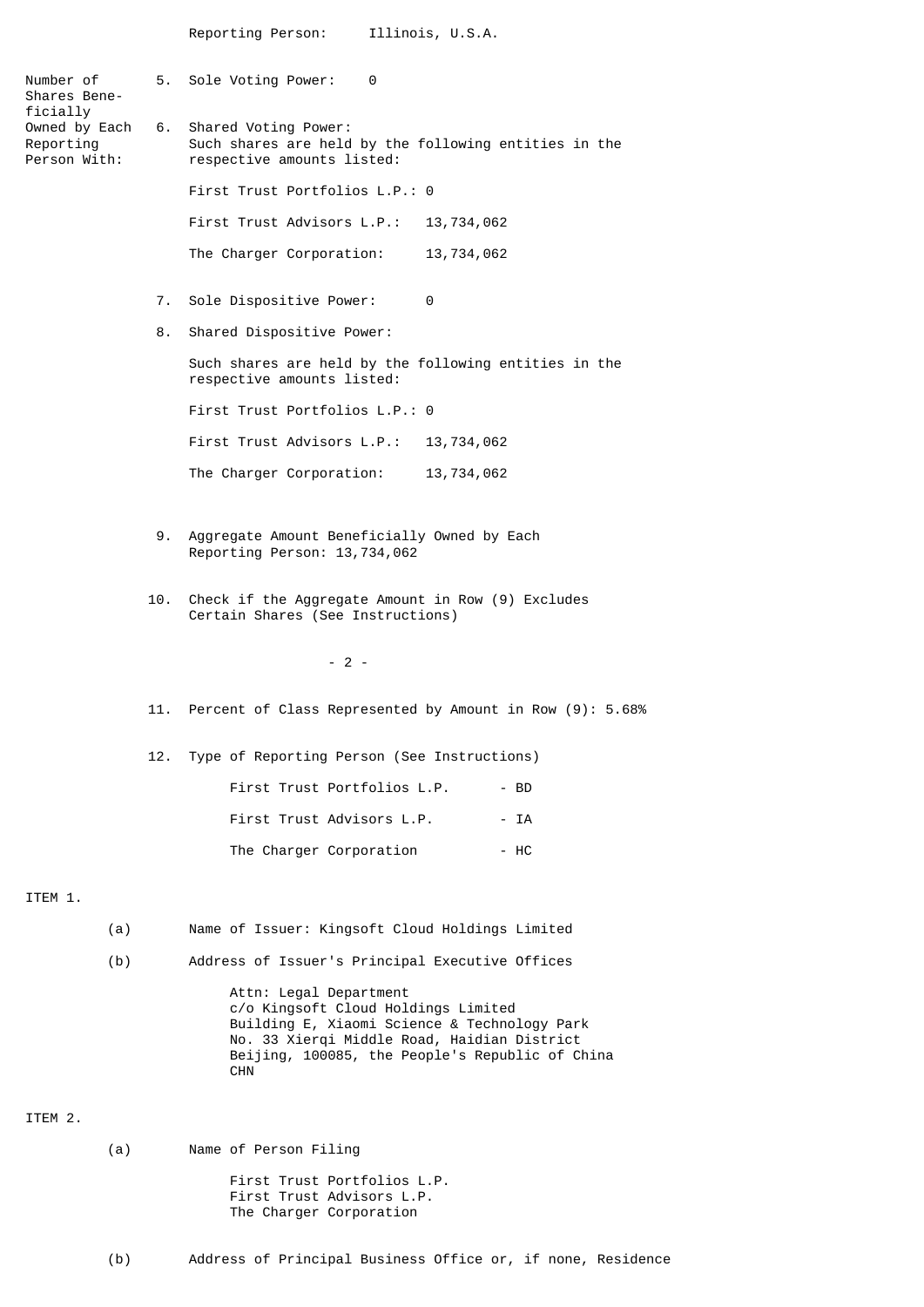First Trust Portfolios L.P. 120 East Liberty Drive, Suite 400 Wheaton, Illinois 60187

 First Trust Advisors L.P. 120 East Liberty Drive, Suite 400 Wheaton, Illinois 60187

 The Charger Corporation 120 East Liberty Drive, Suite 400 Wheaton, Illinois 60187

- (c) Citizenship of each Reporting Person: Illinois, U.S.A.
- (d) Title of Class of Securities Common Stock
- (e) CUSIP Number 49639K101

 $-3$  -

- ITEM 3. If this statement is filed pursuant to Sec. 240.13d-1(b) or 240.13d-2(b) or (c), check whether the person filing is a:
	- (a) x Broker or dealer registered under section 15 of the Act (15 U.S.C. 78o);
	- (b) Bank as defined in section 3(a)(6) of the Act (15 U.S.C. 78c);
	- (c) Insurance company as defined in section 3(a)(19) of the Act (15 U.S.C. 78c);
	- (d) Investment company registered under section 8 of the Investment Company Act of 1940 (15 U.S.C. 80a-8);
	- (e) x An investment adviser in accordance with Sec.  $240.13d-1(b)(1)(ii)(E);$
	- (f) An employee benefit plant or endowment fund in accordance with Sec. 240.13d-1(b)(1)(ii)(F);
	- (g) x A parent holding company or control person in accordance with Sec.  $240.13d-1(b)(1)(ii)(G);$
	- (h) A savings associations as defined in Section 3(b) of the Federal Deposit Insurance Act (12 U.S.C. 1813);
	- (i) A church plan that is excluded from the definition of an investment company under section  $3(c)(14)$  of the Investment Company Act of 1940 (15 U.S.C. 80a-3);
	- (j) A non-U.S. institution in accordance with Sec. 240.13d-1(b)(1)(ii)(J);
	- (k) Group, in accordance with Sec.  $240.13d-1(b)1(i)$ (K).

 If filing as a non-U.S. institution in accordance with Sec.  $204.13d-1(b)(1)(ii)(J)$ , please specify the type of institution:

ITEM 4. Ownership

 Provide the following information regarding the aggregate number and percentage of the class of securities of the issuer identified in Item 1.

- (a) Amount beneficially owned: 13,734,062
- (b) Percent of class: 5.68%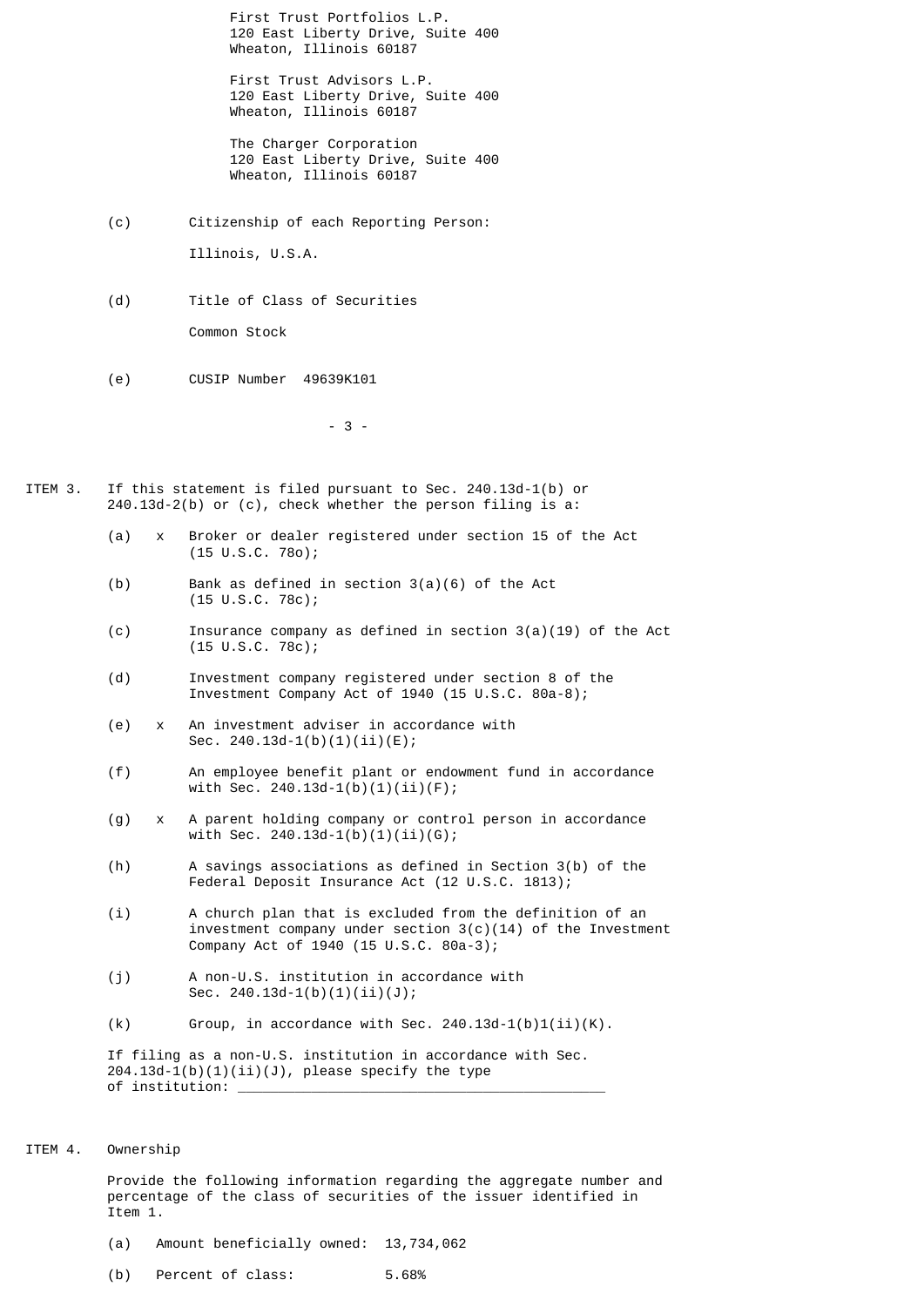(c) Number of shares as to which the person has:

- $(i)$  Sole power to vote or to direct the vote:
- (ii) Shared power to vote or to direct the vote: 13,734,062
- (iii) Sole power to dispose or to direct the disposition of: 0
- (iv) Shared power to dispose or to direct the disposition of: 13,734,062

 $-4$  -

Instruction. For computations regarding securities which represent a right to acquire an underlying security see Sec.  $204.13d-3(d)(1)$ .

ITEM 5. Ownership of Five Percent or Less of a Class

 If this statement is being filed to report the fact that as of the date hereof the reporting person has ceased to be the beneficial owner of more than five percent of the class of securities, check the following [ ].

Instruction: Dissolution of a group requires a response to this item.

ITEM 6. Ownership of More than Five Percent on Behalf of Another Person

This Schedule 13G filing is jointly filed by The Charger Corporation, First Trust Portfolios L.P. and First Trust Advisors L.P. pursuant to Rule  $13d-1(k)(1)$ . The Charger Corporation is the General Partner of both First Trust Portfolios L.P. and First Trust Advisors L.P. First Trust Portfolios L.P. acts as sponsor of certain unit investment trusts which hold shares of the issuer. The total number of shares of the issuer held by these unit investment trusts is set forth in Row (8) above with respect to First Trust Portfolios L.P. No individual unit investment trust sponsored by First Trust Portfolios L.P. holds more than 3% of any registered investment company issuer's shares. First Trust Advisors L.P., an affiliate of First Trust Portfolios L.P., acts as portfolio supervisor of the unit investment trusts sponsored by First Trust Portfolios L.P., certain of which hold shares of the issuer. Neither First Trust Portfolios L.P., First Trust Advisors L.P. nor The Charger Corporation have the power to vote the shares of the issuer held by these unit investment trusts sponsored by First Trust Portfolios L.P. These shares are voted by the trustee of such unit investment trusts so as to insure that the shares are voted as closely as possible in the same manner and in the same general proportion as are the shares held by owners other than such unit investment trusts. The difference, if any, between the aggregate amount of shares beneficially owned by each reporting person, as set forth in Row (9) above, and the number of shares of the issuer held by the unit investment trusts sponsored by First Trust Portfolios L.P. represents shares of the issuer which are either held in other registered investment companies, pooled investment vehicles and/or separately managed accounts for which First Trust Advisors L.P. serves as investment advisor and/or investment sub-advisor. Each of First Trust Portfolios L.P., First Trust Advisors L.P. and The Charger Corporation disclaims beneficial ownership of the shares of the issuer identified in this filing.

ITEM 7. Identification and Classification of the Subsidiary Which Acquired the Security Being Reported on By the Parent Holding Company or Control Person

See Item 6.

ITEM 8. Identification and Classification of Members of the Group

Not Applicable.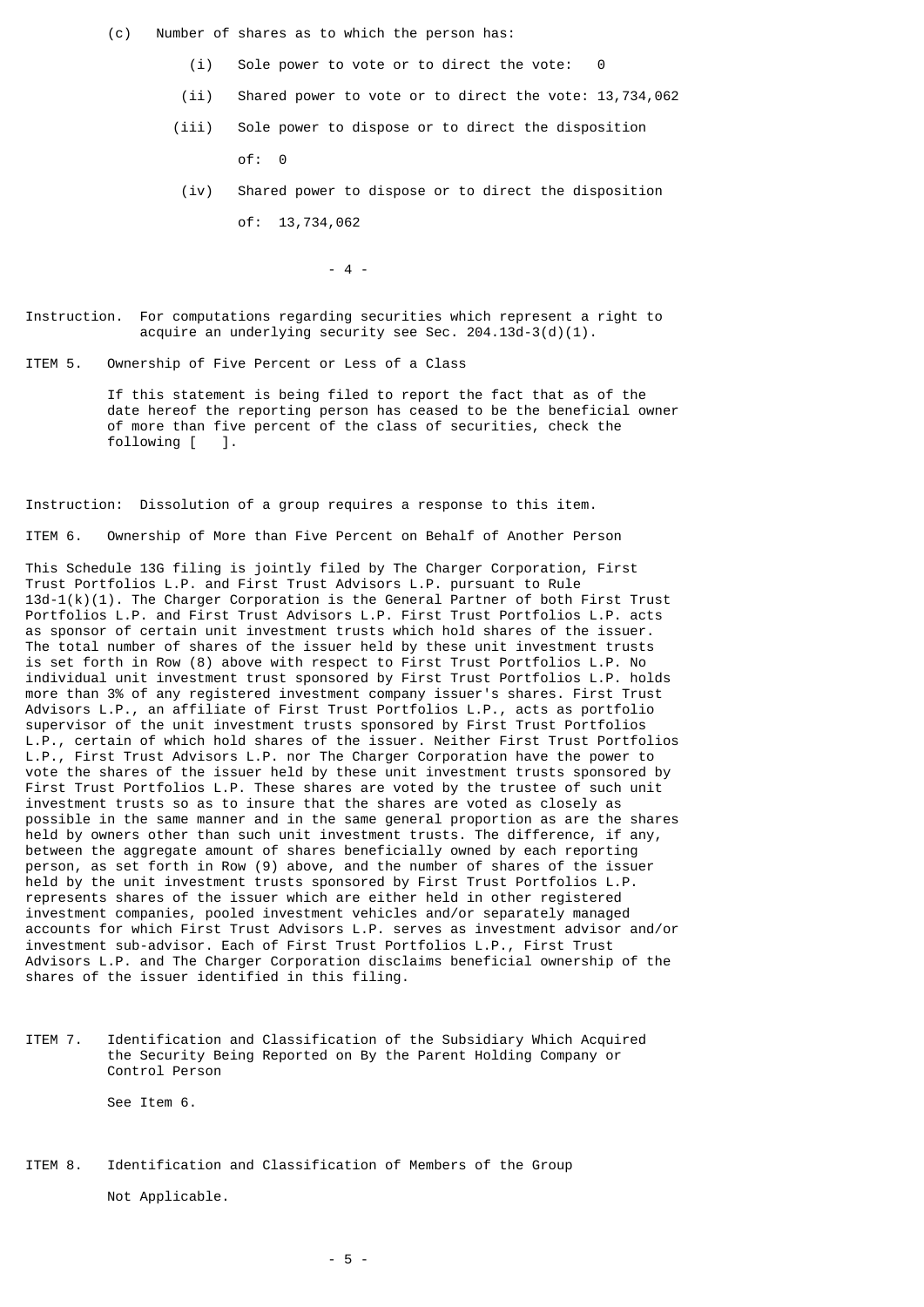Not Applicable.

## ITEM 10. Certifications

 By signing below I certify that, to the best of my knowledge and belief, the securities referred to above were acquired and are held in the ordinary course of business and were not acquired and are not held for the purpose of or with the effect of changing or influencing the control of the issuer of the securities and were not acquired and are not held in connection with or as a participant in any transaction having that purpose or effect other than activities solely in connection with a nomination under Sec. 240.14a-11.

## SIGNATURE

 After reasonable inquiry and to the best of my knowledge and belief, I certify that the information set forth in this statement is true, complete and correct.

> FIRST TRUST PORTFOLIOS L.P., FIRST TRUST ADVISORS L.P. and THE CHARGER CORPORATION Date: January 31, 2022

 By: /s/ James M. Dykas --------------------------- Name: James M. Dykas Title: Chief Financial Officer of First Trust Portfolios L.P. and First Trust Advisors L.P., and Chief Financial Officer and Treasurer of The Charger Corporation

 $- 6 - 6$